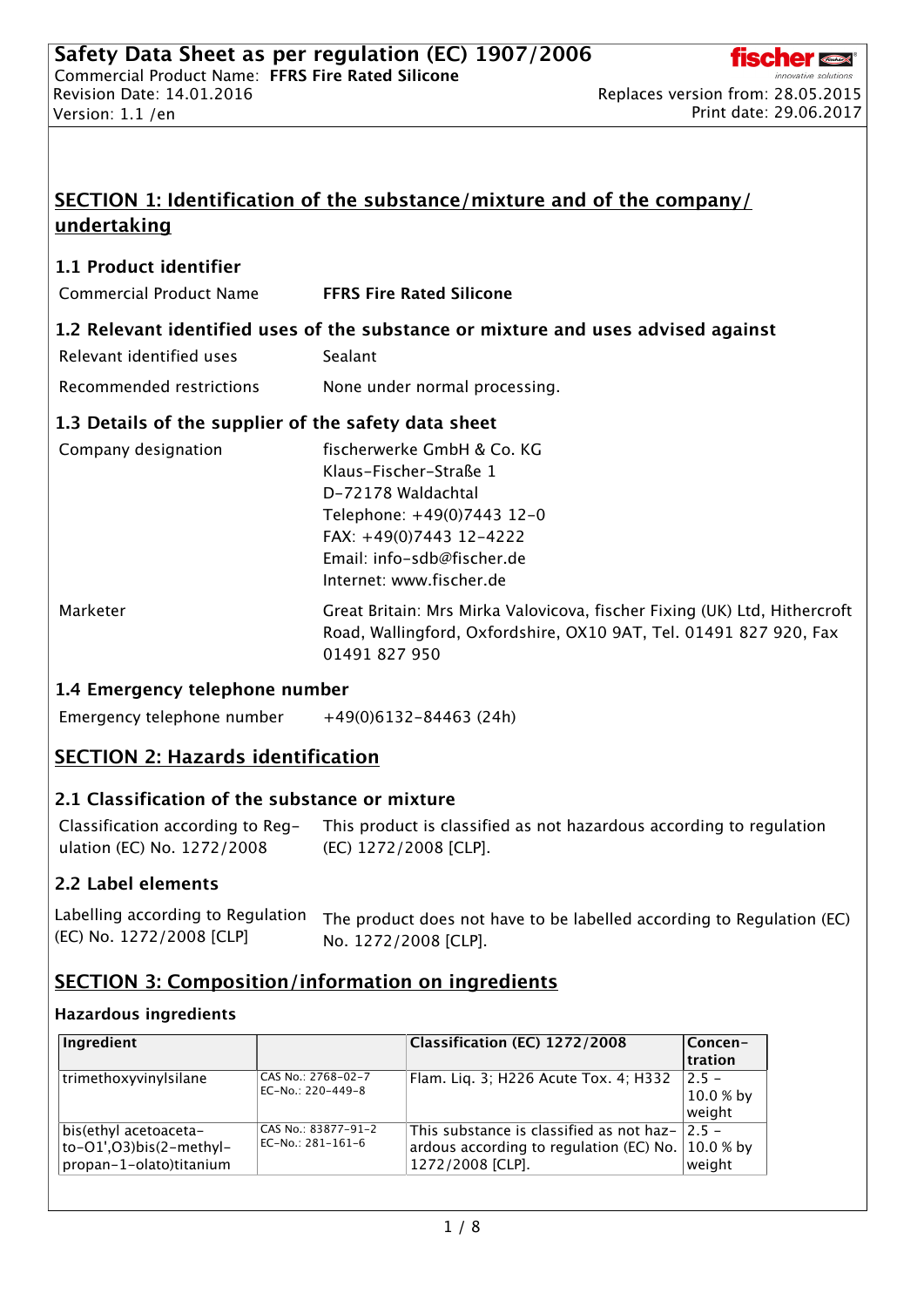

| Ingredient |                                         | Classification (EC) 1272/2008                                                          | Concen-                |
|------------|-----------------------------------------|----------------------------------------------------------------------------------------|------------------------|
|            |                                         |                                                                                        | tration                |
| methanol   | CAS No.: 67-56-1<br>  EC-No.: 200–659–6 | Flam. Liq. 2; H225 Acute Tox. 3 ; H331<br>Index-No.: 603-001-00-X H301 STOT SE 1; H370 | $< 2.5 %$ by<br>weight |

# SECTION 4: First aid measures

## 4.1 Description of first aid measures

| General advice          | If symptoms persist, call a physician.<br>Remove/Take off immediately all contaminated clothing.                                                                                                                  |
|-------------------------|-------------------------------------------------------------------------------------------------------------------------------------------------------------------------------------------------------------------|
| If inhaled              | IF INHALED: Remove victim to fresh air and keep at rest in a position<br>comfortable for breathing.                                                                                                               |
| In case of skin contact | IF ON SKIN: Gently wash with plenty of soap and water.                                                                                                                                                            |
| In case of eye contact  | In case of eye contact, remove contact lens and rinse immediately<br>with plenty of water, also under the eyelids, for at least 15 minutes.                                                                       |
| If swallowed            | If swallowed, seek medical advice immediately and show this contain-<br>er or label.<br>Clean mouth with water and drink afterwards plenty of water. Drink 1<br>or 2 glasses of water.<br>Do NOT induce vomiting. |

## 4.3 Indication of any immediate medical attention and special treatment needed

| Immediate medical attention | No data available |
|-----------------------------|-------------------|
| Special medical treatment   | No data available |

# SECTION 5: Firefighting measures

## 5.1 Extinguishing media

| Suitable extinguishing media                                                           | Carbon dioxide (CO2)<br>Dry powder |  |
|----------------------------------------------------------------------------------------|------------------------------------|--|
|                                                                                        | Foam<br>Water spray jet            |  |
| Extinguishing media which must High volume water jet<br>not be used for safety reasons |                                    |  |

## 5.2 Special hazards arising from the substance or mixture

Special exposure hazards arising Heating or fire can release toxic gas.from the substance or preparation itself, its combustion products, or released gases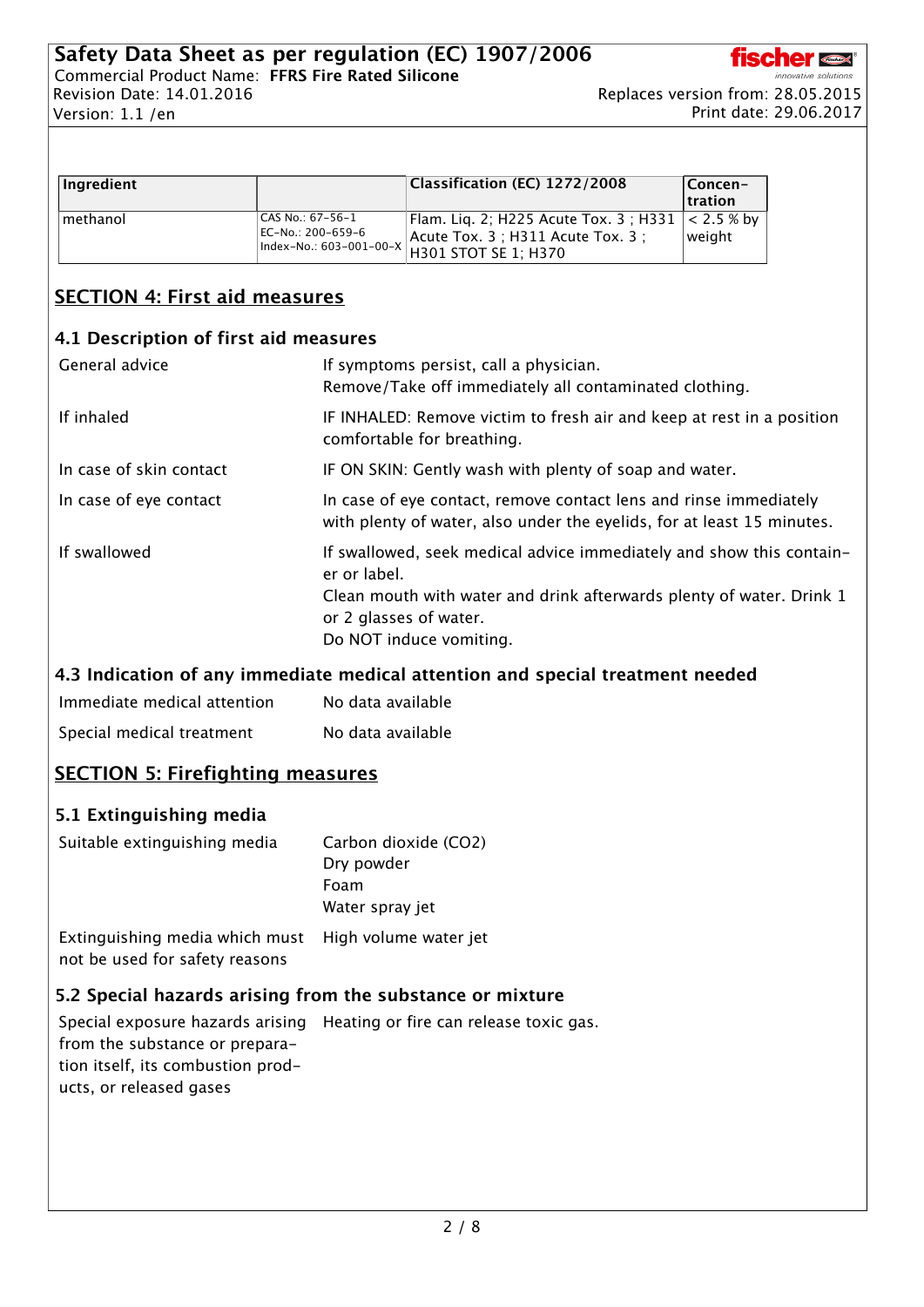

Print date: 29.06.2017

### 5.3 Advice for firefighters

| Special protective equipment for            | In the event of fire, wear self-contained breathing apparatus.                                                                                                                                                         |
|---------------------------------------------|------------------------------------------------------------------------------------------------------------------------------------------------------------------------------------------------------------------------|
| firefighting                                | In the event of fire and/or explosion do not breathe fumes.                                                                                                                                                            |
| Additional information on fire-<br>fighting | Fire residues and contaminated fire extinguishing water must be dis-<br>posed of in accordance with local regulations.<br>Keep containers and surroundings cool with water spray. Container<br>may rupture on heating. |

### SECTION 6: Accidental release measures

#### 6.1 Personal precautions, protective equipment and emergency procedures

| Personal precautions | Ensure adequate ventilation, especially in confined areas. |  |
|----------------------|------------------------------------------------------------|--|
|                      | Keep people away from and upwind of spill/leak.            |  |

#### 6.2 Environmental precautions

| Environmental precautions | The product should not be allowed to enter drains, water courses or   |
|---------------------------|-----------------------------------------------------------------------|
|                           | the soil.                                                             |
|                           | Prevent spreading over a wide area (e.g. by containment or oil barri- |
|                           | ers).                                                                 |

#### 6.3 Methods and material for containment and cleaning up

Methods for cleaning up Use mechanical handling equipment. Treat recovered material as described in the section "Disposal considerations".

### 6.4 Reference to other sections

| Reference to other sections | See chapter 8/13 |  |
|-----------------------------|------------------|--|
|-----------------------------|------------------|--|

#### 6.5 Additional information

Other information **Dispose of in accordance with local regulations.** 

## SECTION 7: Handling and storage

### 7.1 Precautions for safe handling

Advice on safe handling None under normal processing.

Advice on protection against fire No special precautions required.

and explosion

### 7.2 Conditions for safe storage, including any incompatibilities

| Storage space and container re-<br>quirements | Keep containers tightly closed in a cool, well-ventilated place.<br>Store in accordance with local regulations.<br>Keep only in original container. |
|-----------------------------------------------|-----------------------------------------------------------------------------------------------------------------------------------------------------|
| Hints on storage assembly                     | Store in accordance with the particular national regulations.                                                                                       |
| German storage class                          | 10-13 (TRGS 510)                                                                                                                                    |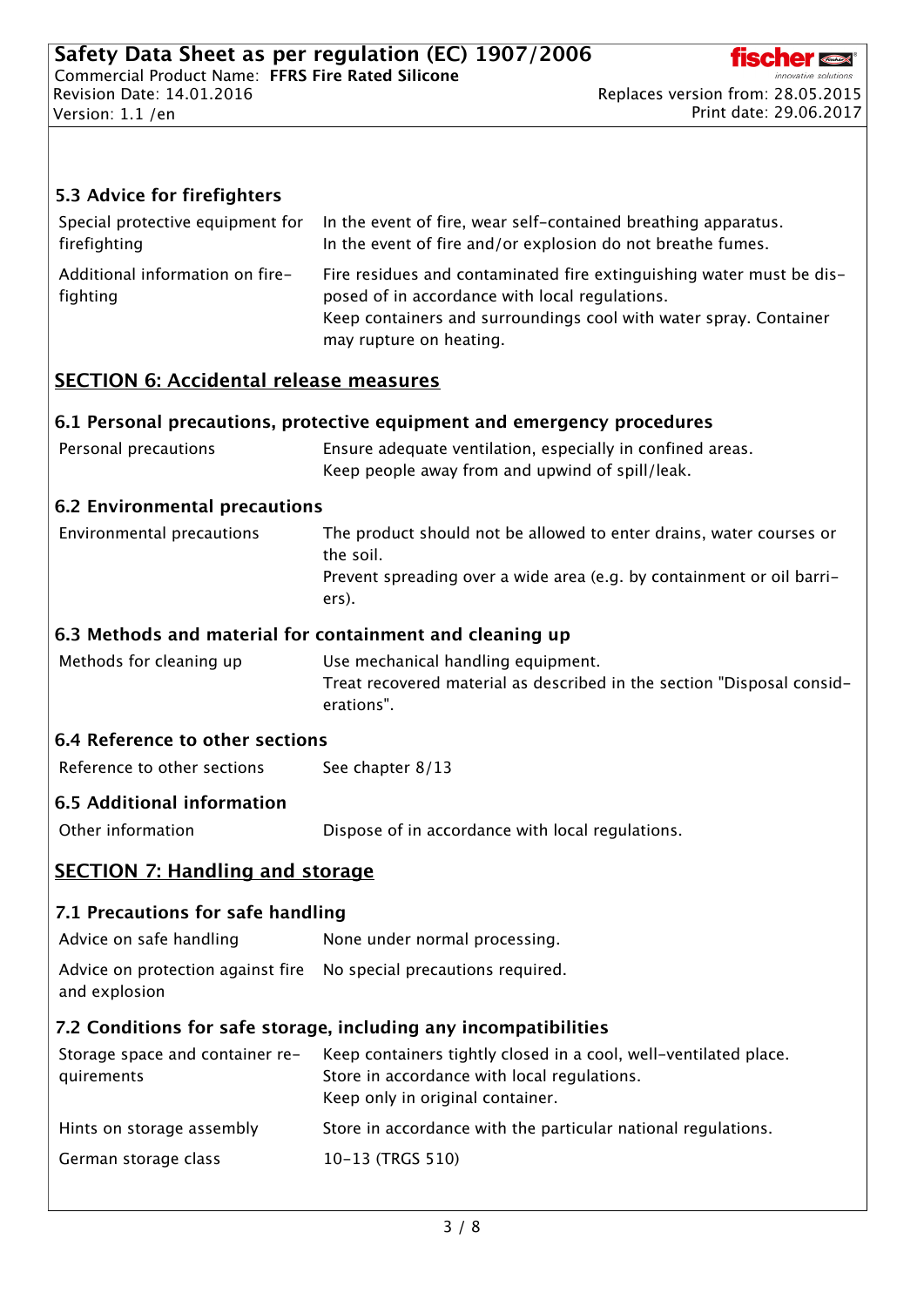## 7.3 Specific end use(s)

Specific use(s) Sealant

## SECTION 8: Exposure controls/personal protection

### 8.1 Control parameters

#### METHANOL

Great Britain

| Long-term expo-  Long-term expo-  Short-term ex-<br>sure value/ $ppm$ sure value/ $mq/$ | m <sub>3</sub> | $ $ posure value /<br>ppm | ∣Short-term ex-<br> posure value <br>mq/m3 | <b>Remarks</b>                        | Source |
|-----------------------------------------------------------------------------------------|----------------|---------------------------|--------------------------------------------|---------------------------------------|--------|
| 200                                                                                     | 266            | 250                       | 333                                        | Can be absorbed <br>through the skin. | 19     |

Source: 19 - EH40/2005 Workplace exposure limits (2011)

#### Europe

| Long-term exposure<br> value/ mg/m3 | Long-term exposure<br> value/ppm | <b>Note</b> | <b>Issuing date</b> | Source |
|-------------------------------------|----------------------------------|-------------|---------------------|--------|
| 260                                 | 200                              | Skin        | 2006/15             | 24     |

Source: 24 - DIRECTIVE 2009/161/EU

## 8.2 Exposure controls

| Respiratory protection                     | No personal respiratory protective equipment normally required.                                                                                                                                                                                                                                                                               |
|--------------------------------------------|-----------------------------------------------------------------------------------------------------------------------------------------------------------------------------------------------------------------------------------------------------------------------------------------------------------------------------------------------|
| Hand protection                            | not required under normal use                                                                                                                                                                                                                                                                                                                 |
| Suitable material:                         | butyl-rubber, Chloroprene, Nitrile rubber                                                                                                                                                                                                                                                                                                     |
| Unsuitable material:                       | PVC disposable gloves                                                                                                                                                                                                                                                                                                                         |
| Material thickness:                        | adjust to application and duration of use                                                                                                                                                                                                                                                                                                     |
| Break through time:                        | adjust to application and duration of use                                                                                                                                                                                                                                                                                                     |
| Remarks:                                   | Replace when worn. Request information on glove permeation prop-<br>erties from the glove supplier. Be aware that in daily use the dura-<br>bility of a chemical resistant protective glove can be notably shorter<br>than the break through time measured according to EN 374, due to<br>the numerous outside influences (e.g. temperature). |
| Eye protection                             | Tightly fitting safety goggles                                                                                                                                                                                                                                                                                                                |
| Skin and body protection                   | Wear suitable protective equipment.                                                                                                                                                                                                                                                                                                           |
| Note:                                      | Choose body protection according to the amount and concentration<br>of the dangerous substance at the work place.                                                                                                                                                                                                                             |
| General protective and hygiene<br>measures | Smoking, eating and drinking should be prohibited in the application<br>area.<br>Avoid contact with skin, eyes and clothing.<br>Take off all contaminated clothing immediately.                                                                                                                                                               |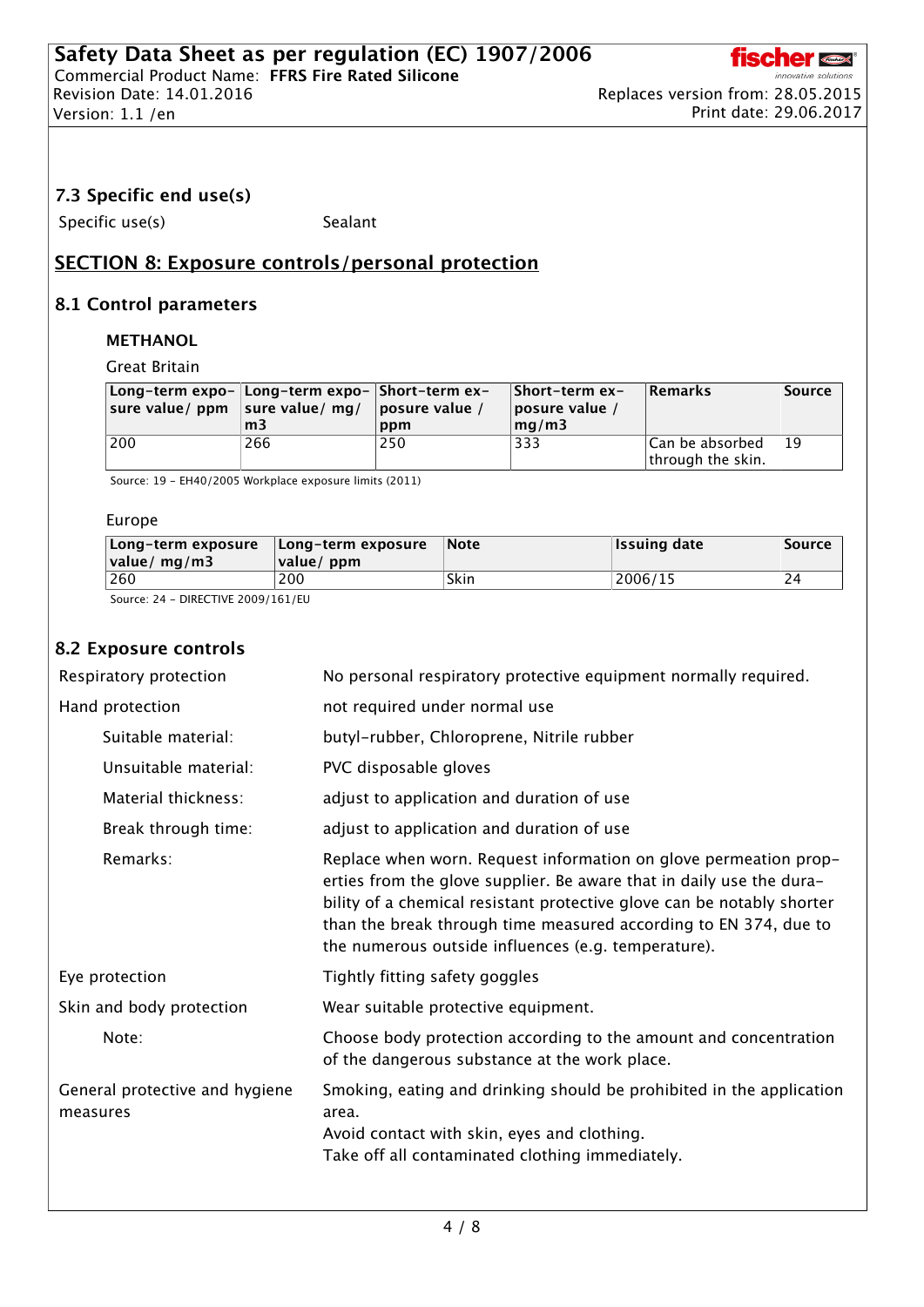

Print date: 29.06.2017

|                                                        | Wash hands before breaks and at the end of workday.<br>Keep away from food, drink and animal feedingstuffs.<br>Use protective skin cream before handling the product. |
|--------------------------------------------------------|-----------------------------------------------------------------------------------------------------------------------------------------------------------------------|
| Information on environmental<br>protection regulations | No special environmental precautions required.                                                                                                                        |

## SECTION 9: Physical and chemical properties

## 9.1 Information on basic physical and chemical properties

| paste                               |
|-------------------------------------|
| various                             |
| Take care of instructions on label. |
| >100                                |
| >93                                 |
| 1,3                                 |
| insoluble                           |
|                                     |

# SECTION 10: Stability and reactivity

| Thermal decomposition                   | No decomposition if stored and applied as directed.                 |
|-----------------------------------------|---------------------------------------------------------------------|
| 10.2 Chemical stability                 |                                                                     |
| Chemical stability                      | Stable under recommended storage conditions.                        |
| 10.3 Possibility of hazardous reactions |                                                                     |
| Hazardous reactions                     | No dangerous reaction known under conditions of normal use.         |
| 10.4 Conditions to avoid                |                                                                     |
| Conditions to avoid                     | No decomposition if used as directed.                               |
| 10.5 Incompatible materials             |                                                                     |
| Materials to avoid                      | None known.                                                         |
| 10.6 Hazardous decomposition products   |                                                                     |
| ucts                                    | Hazardous decomposition prod- No decomposition if used as directed. |
|                                         |                                                                     |
|                                         |                                                                     |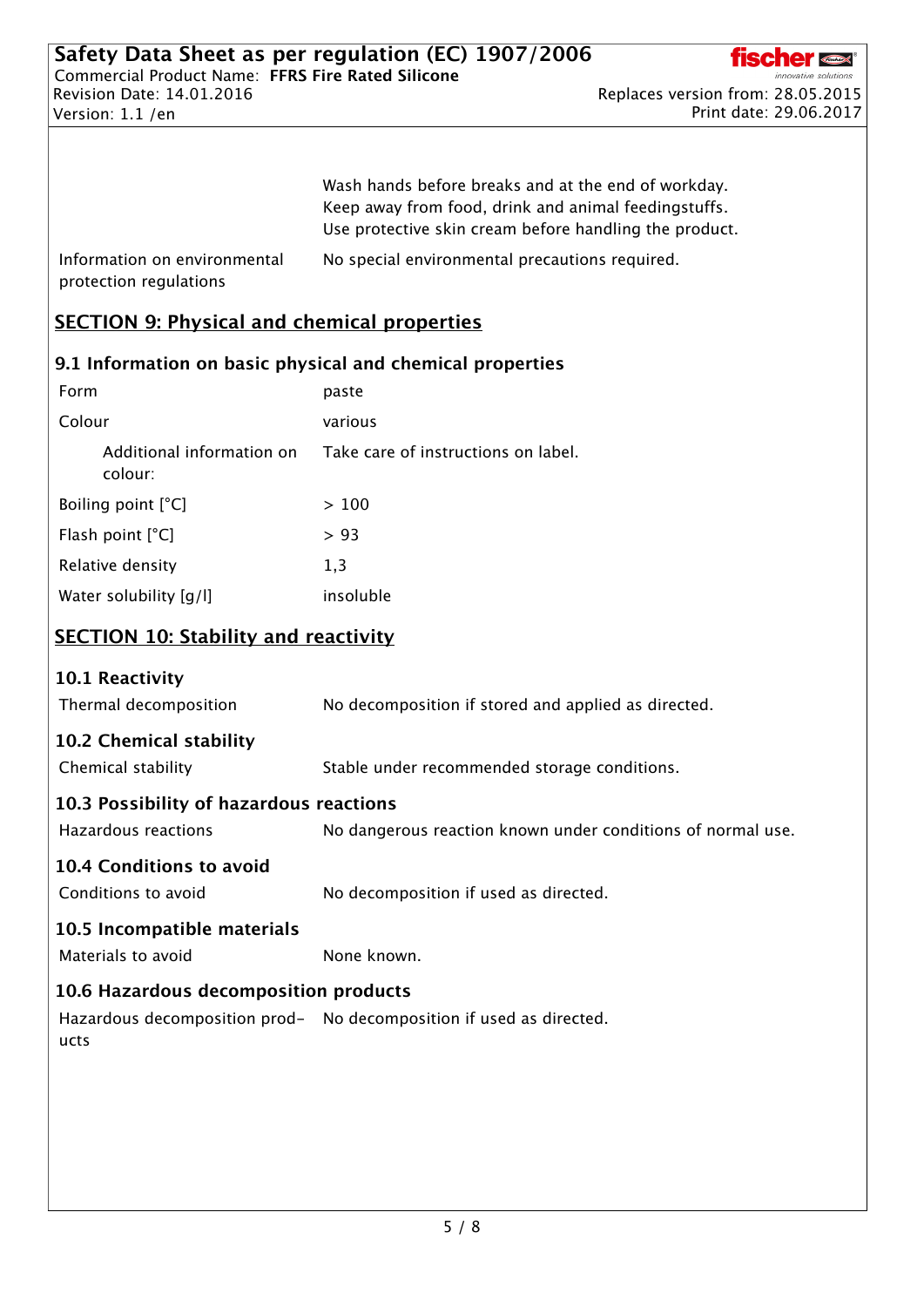

Print date: 29.06.2017

# SECTION 11: Toxicological information

### 11.1 Information on toxicological effects

#### Hazardous ingredients

#### Trimethoxyvinylsilan

| Oral toxicity [mg/kg]      | <b>Test criterion</b> | 'Test species | Remarks                 | Source |
|----------------------------|-----------------------|---------------|-------------------------|--------|
| 7120                       | LD50                  | 'Rat.         | $\overline{O}$ DECD 401 | 100    |
| Source: 100 - Company data |                       |               |                         |        |

npany

| Dermal toxicity<br>$\lfloor$ [mg/kg] | $^\circ$ Test criterion $^\circ$ | Test species | Duration | <b>Remarks</b> | Source |
|--------------------------------------|----------------------------------|--------------|----------|----------------|--------|
| 3,36                                 | LD50                             | rabbit       | 24 h     | OECD 402       | 100    |
| Course 100 Company data              |                                  |              |          |                |        |

Source: 100 - Company data

| <b>LC50 Inhalation</b><br> 4h for gases [pp- $\frac{1}{2}$ ]<br>$\mathsf{Im}V$ | $\sf{Test}$ criterion | <b>Test species</b> | <b>Note</b> | Exposure dura-<br>tion | Source |
|--------------------------------------------------------------------------------|-----------------------|---------------------|-------------|------------------------|--------|
| 2773                                                                           | LC50                  | Rat.                | OECD 403    | 4 h                    | 100    |

Source: 100 - Company data

#### METHANOL

| Oral toxicity [mg/kg]    | $^{\circ}$ Test criterion $^{\circ}$ | <b>Test species</b> | <b>Source</b> |
|--------------------------|--------------------------------------|---------------------|---------------|
| 5628                     | LD50                                 | ˈrat                | 100           |
| $SOurco: 100 - Common 1$ |                                      |                     |               |

Source: 100 - Company data

| Dermal toxicity [mg/kg] | <b>Test criterion</b> | Test species | Source |
|-------------------------|-----------------------|--------------|--------|
| 15800                   | LD50                  | rabbit       | 100    |
| .                       |                       |              |        |

Source: 100 - Company data

### 11.2 Additional information

Other information (chapter 11.) There is no data available for this product.

## SECTION 12: Ecological information

#### 12.1 Toxicity

Aquatic toxicity [mg/l] There are no data available on the mixture itself.

## 12.2 Persistence and degradability

Biodegradability

Remarks: No data available

## 12.3 Bioaccumulative potential

Bioaccumulation no data available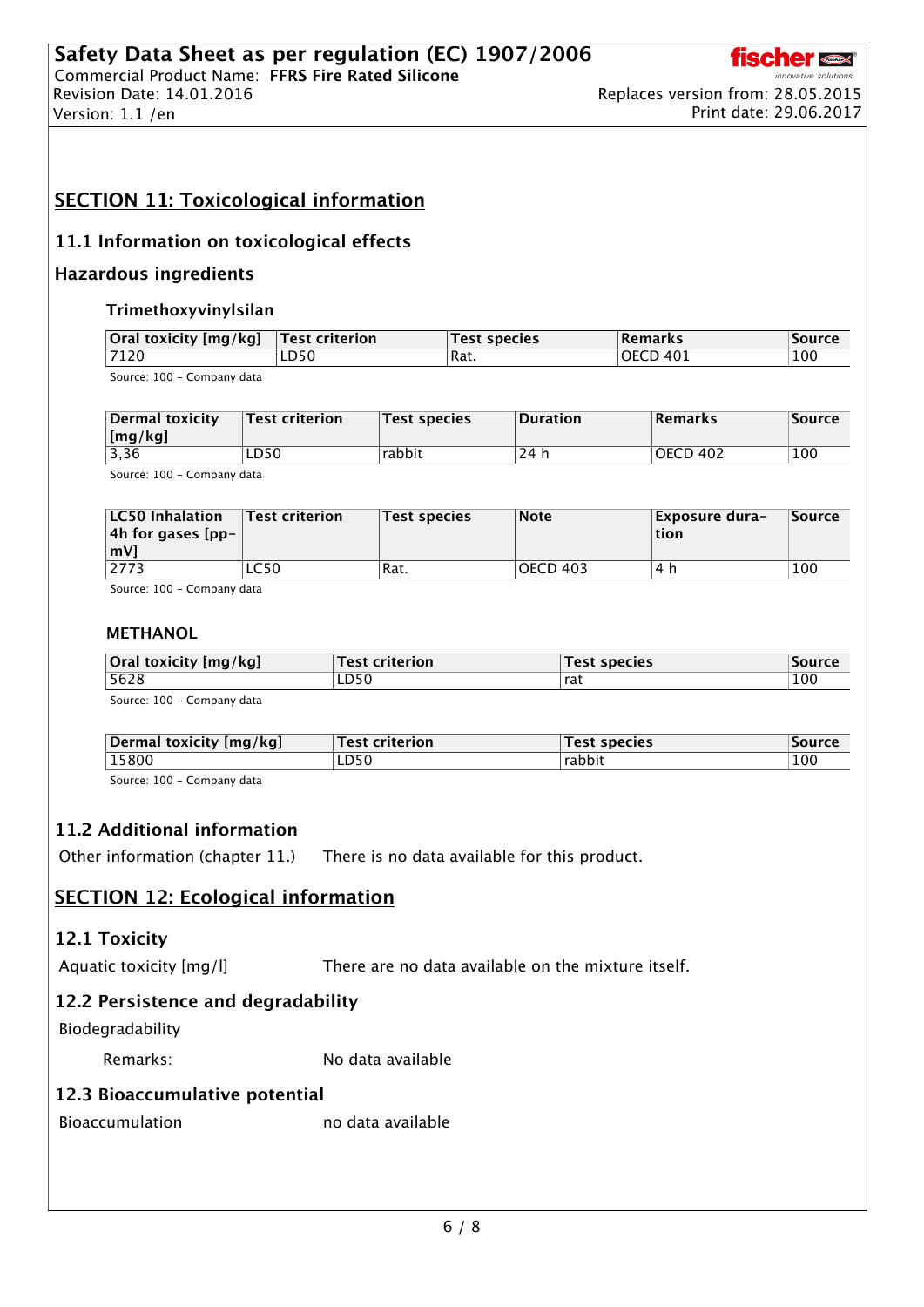

## 12.4 Mobility in soil

Mobility

Mobility: No data available

### 12.5 Results of PBT and vPvB assessment

| Results of PBT characteristics | This preparation contains no substance considered to be persistent, |
|--------------------------------|---------------------------------------------------------------------|
| determination                  | bioaccumulating nor toxic (PBT).                                    |

## 12.6 Other adverse effects

Further information on ecology No information on ecology is available.

## **SECTION 13: Disposal considerations**

### 13.1 Waste treatment methods

| Disposal considerations   | Dispose of waste according to applicable legislation.<br>The product should not be allowed to enter drains, water courses or<br>the soil.                                                                                                                                                                                  |
|---------------------------|----------------------------------------------------------------------------------------------------------------------------------------------------------------------------------------------------------------------------------------------------------------------------------------------------------------------------|
| Waste Code                | The following Waste Codes are only suggestions:<br>200000 - MUNICIPAL WASTES (HOUSEHOLD WASTE AND SIMILAR<br>COMMERCIAL, INDUSTRIAL AND INSTITUTIONAL WASTES) INCLUDING<br>SEPARATELY COLLECTED FRACTIONS<br>According to the European Waste Catalogue, Waste Codes are not<br>product specific, but application specific. |
| Uncleaned empty packaging | Dispose of as unused product.                                                                                                                                                                                                                                                                                              |

# **SECTION 14: Transport information**

|                         | Land transport ADR/RID | <b>Marine transport IMDG</b> | Air transport ICAO/IATA |
|-------------------------|------------------------|------------------------------|-------------------------|
| 14.1 UN-No              | Not applicable.        | Not applicable.              | Not applicable.         |
| 14.2 Description of the | Non-dangerous goods    | Non-dangerous goods          | Non-dangerous goods     |
| goods                   |                        |                              |                         |
| 14.2 UN proper shipping |                        | Non dangerous good           | Non dangerous good      |
| name                    |                        |                              |                         |
| 14.3 Transport hazard   | Not applicable.        | Not applicable.              | Not applicable.         |
| class(es)               |                        |                              |                         |
| 14.4 Packaging group    | Not applicable.        | Not applicable.              | Not applicable.         |
| 14.5 Environmental haz- | Not applicable.        | Not applicable.              | Not applicable.         |
| ards                    |                        |                              |                         |
| Proper shipping name    | Non dangerous good     |                              |                         |

### 14.6 Special precautions for user

Precautions **not required under normal use**